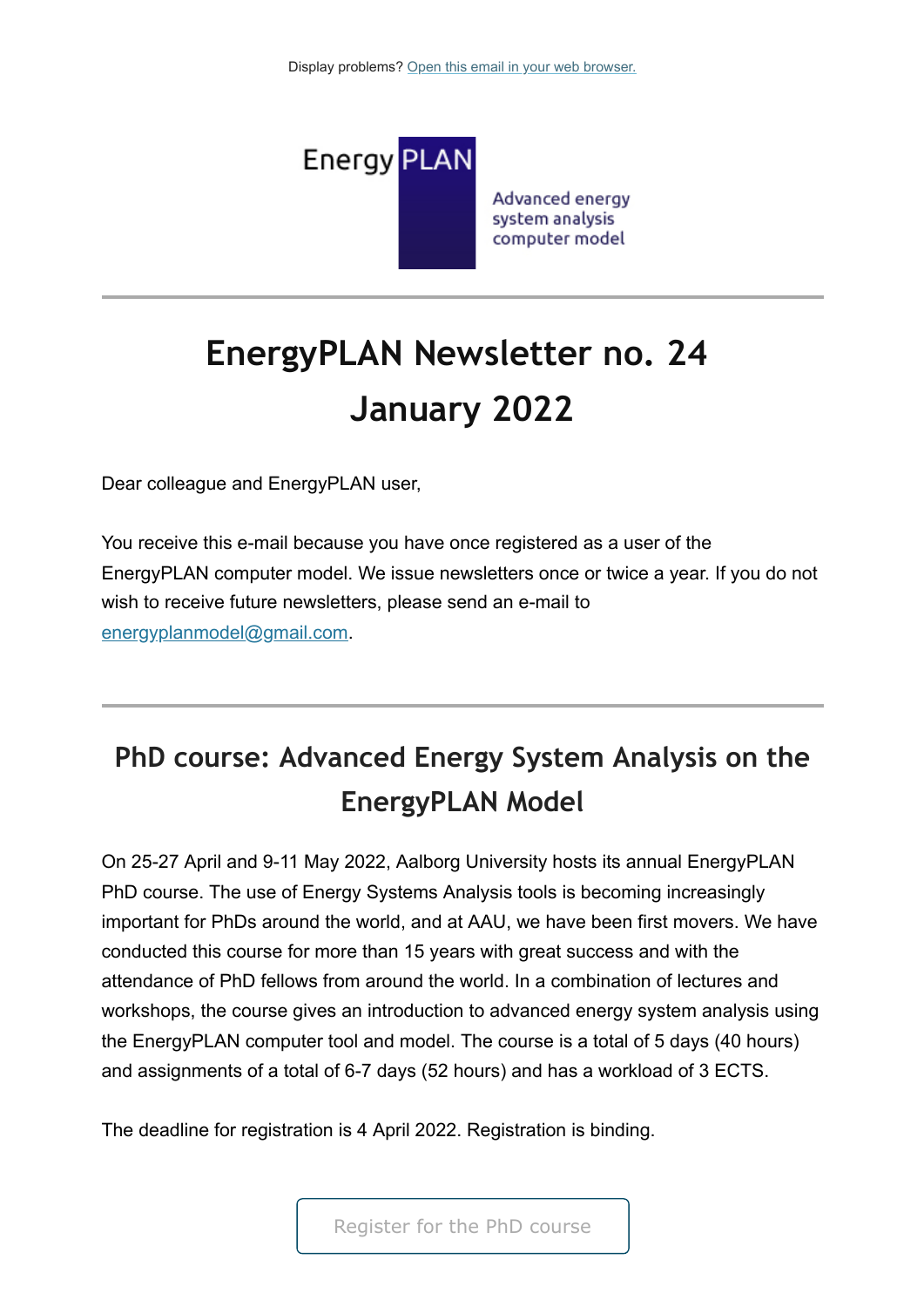## **Call for abstracts 8th International Conference on Smart Energy Systems**



We announce the Call for abstracts for the 8th International Conference on Smart Energy Systems. The conference is organized by Aalborg University and Energy Cluster Denmark with the aim to establish a venue for presenting and discussing scientific findings and industrial experiences related to the subject of Smart Energy Systems – including renewable energy, 4th Generation District Heating Technologies and Systems (4GDH), electrification of heating and transport sectors, electrofuels and energy efficiency. This 8th conference in the series cements it as a main venue for presentations and fruitful debates on subjects that are pertinent to the development and implementation of smart energy systems to fulfil national and international objectives. Again in 2022, we look forward to welcoming our participants to a hybrid conference with the possibility to attend either online or in person – this time in Aalborg.

The Call is open and you can submit your abstract until 28 March 2022.

[See Call for abstracts](https://smartenergysystems.eu/submityourabstract/)